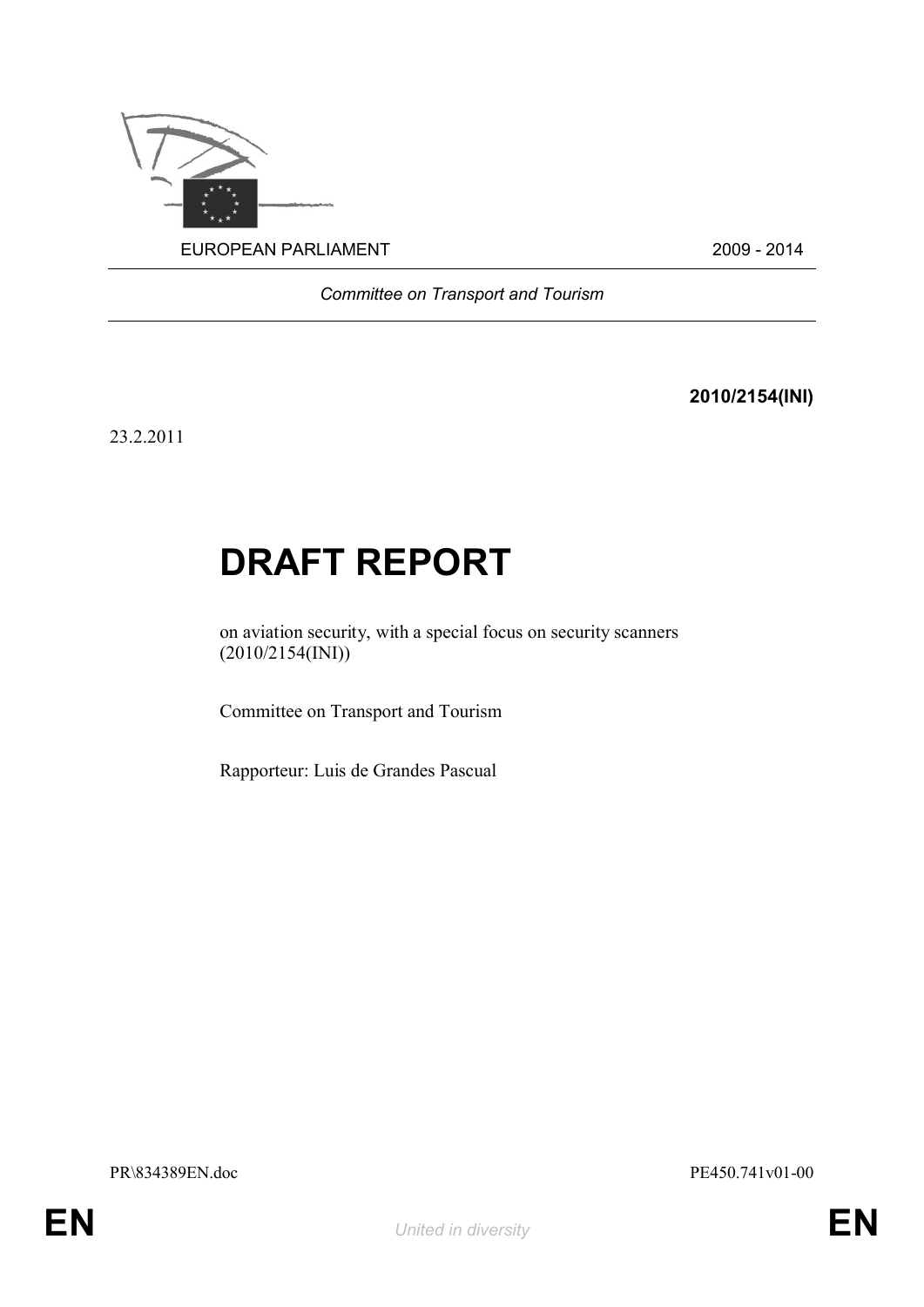PR\_INI

# **CONTENTS**

| Page |
|------|
|      |
|      |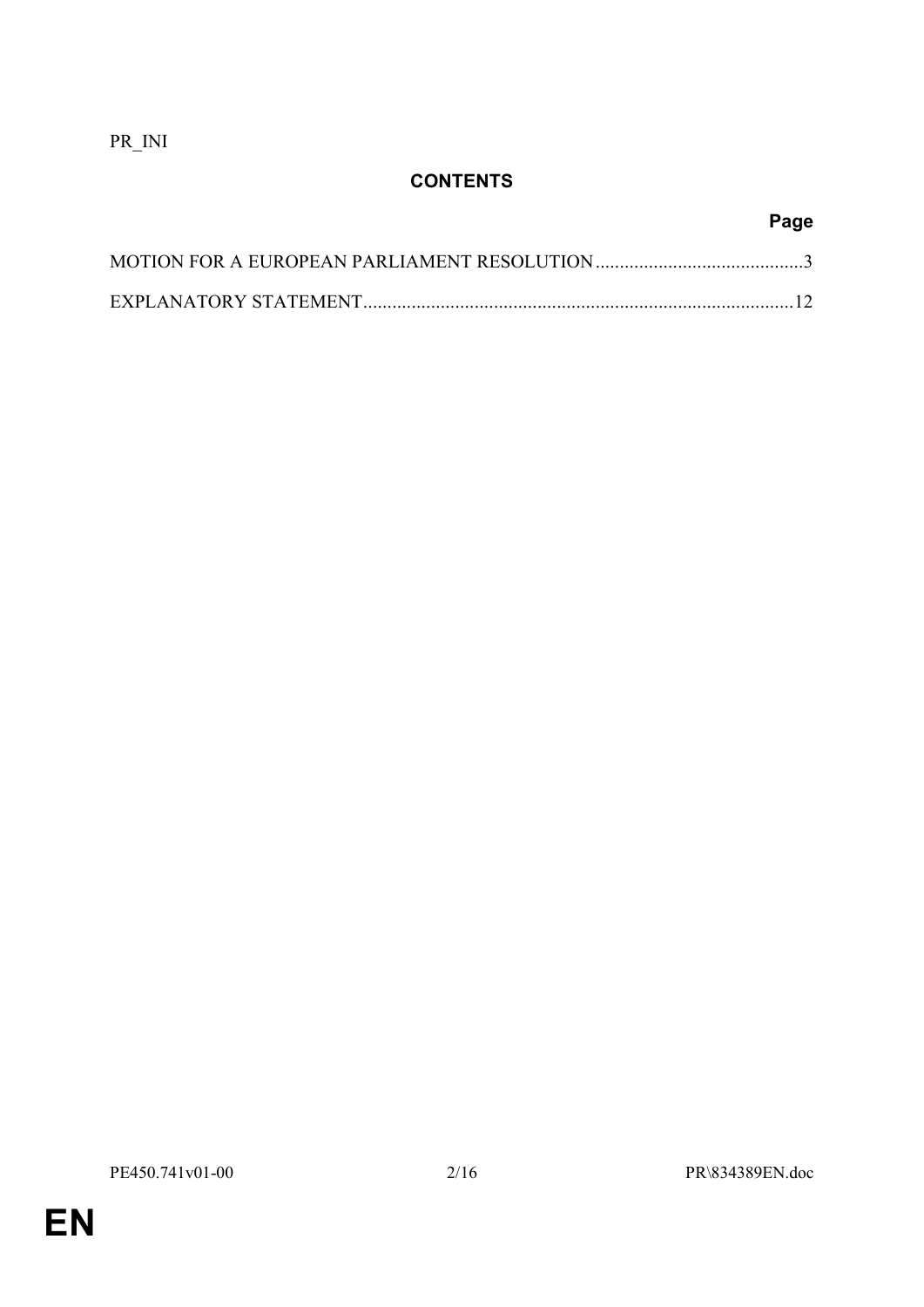# **MOTION FOR A EUROPEAN PARLIAMENT RESOLUTION**

#### **on aviation security, with a special focus on security scanners (2010/2154(INI))**

#### *The European Parliament,*

- having regard to the communication from the Commission to the European Parliament and the Council on the use of security scanners at EU airports (COM(2010)0311),
- having regard to its resolution of 23 October 2008 on the impact of aviation security measures and body scanners on human rights, privacy, personal dignity and data protection<sup>1</sup>,
- having regard to Regulation (EC) No 300/2008 of the European Parliament and of the Council of 11 March 2008 on common rules in the field of civil aviation security<sup>2</sup>,
- having regard to Commission Regulation (EC) No 272/2009 of 2 April 2009 supplementing the common basic standards on civil aviation security laid down in the Annex to Regulation (EC) No 300/2008<sup>3</sup>,
- having regard to Commission Regulation (EC) No 185/2010 of 4 March 2010 laying down measures for the implementation of the common basic standards on aviation security<sup>4</sup>,
- having regard to the fifth report from the Commission to the European Parliament, the Council, the European Economic and Social Committee and the Committee of the Regions on the implementation of Regulation (EC) No 2320/2002 establishing common rules in the field of civil aviation security (COM/2010/0725),
- having regard to its position of 5 May 2010 in the report on the proposal for a directive of the European Parliament and of the Council on aviation security charges<sup>5</sup>,
- having regard to the Council Recommendation of 12 July 1999 on the limitation of exposure of the general public to electromagnetic fields  $(0 Hz)$  to 300 GHz $)^6$ ,
- having regard to Directive 2004/40/EC of the European Parliament and of the Council of 29 April 2004 on the minimum health and safety requirements regarding exposure of workers to the risks arising from physical agents (electromagnetic fields) (18th individual directive within the meaning of Article 16(1) of Directive 89/391/EEC)<sup>7</sup>,
- having regard to Directive 2006/25/EC of the European Parliament and of the Council of

5 P7\_TA(2010)0123.

 1 OJ C 15 E, 21.1.2010, p. 71.

<sup>2</sup> OJ L 97, 9.4.2008, p. 72. 3 OJ L 91, 3.4.2009, p. 7. 4 OJ L 55, 5.3.2010, p. 1.

 $^6$  OJ L 199, 30.7.1999, p. 59.

<sup>7</sup> OJ L 184, 24.5.2004, p. 1.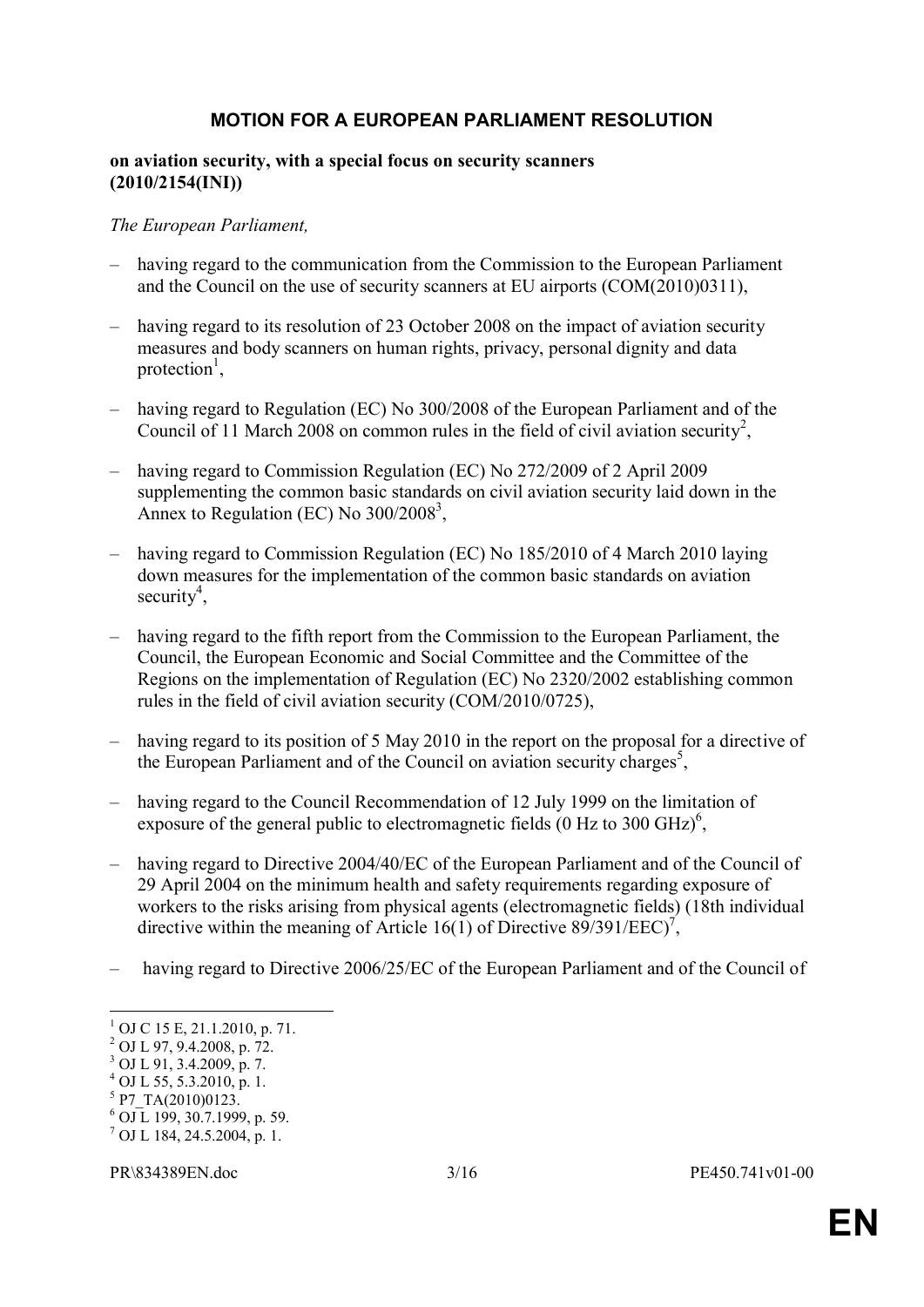5 April 2006 on the minimum health and safety requirements regarding exposure of workers to the risks arising from physical agents (individual directive within the meaning of Article 16(1) of Directive  $89/391/EEC$ <sup>1</sup>,

- having regard to Directive 96/29/Euratom of 13 May 1996 laying down basic safety standards for the protection of the health of workers and the general public against the dangers arising from ionising radiation<sup>2</sup>,
- having regard to the opinion of the European Economic and Social Committee's Section for Transport, Energy, Infrastructure and the Information Society on the communication from the Commission to the European Parliament and the Council on the use of security scanners at EU airports,
- having regard to Rule 48 of its Rules of Procedure,
- having regard to the report of the Committee on Transport and Tourism and the opinions of the Committee on the Environment, Public Health and Food Safety and the Committee on Civil Liberties, Justice and Home Affairs (A7-0000/2011),

# *Security scanners*

- A. whereas security scanner is the generic term used for a technology that is capable of detecting metallic and non-metallic objects hidden in clothing; whereas detection performance lies in the scanner's ability to detect any prohibited object that the person screened may be carrying concealed in their clothing,
- B. whereas the EU's legal framework for aviation security provides for various screening methods and technologies that are considered capable of detecting prohibited items hidden in clothing, from which the Member States choose one or more; whereas security scanners do not currently figure on that list,
- C. whereas a number of Member States are currently using security scanners on a temporary basis - for a maximum of 30 months - at their airports, thereby exercising their right to conduct trials with new technologies (Chapter 12.8 of the annex to Commission Regulation (EU) No 185/2010),
- D. whereas Member States are entitled to apply more stringent measures than the common basic standards required by European legislation and may thus introduce security scanners on their territory; whereas, in this case, they must act on the basis of a risk assessment and in compliance with EU law; whereas these measures must be relevant, objective, non-discriminatory and proportional to the risk that is being addressed (Article 6 of Regulation (EC) No 300/2008),
- E. whereas the introduction of security scanners by the Member States in either of the above two cases makes genuine one-stop security impossible; whereas if the present situation

<sup>&</sup>lt;u>.</u>  $1$  OJ L 114, 27.4.2006, p. 3.

<sup>2</sup> OJ L 159, 29.6.1996, p. 1.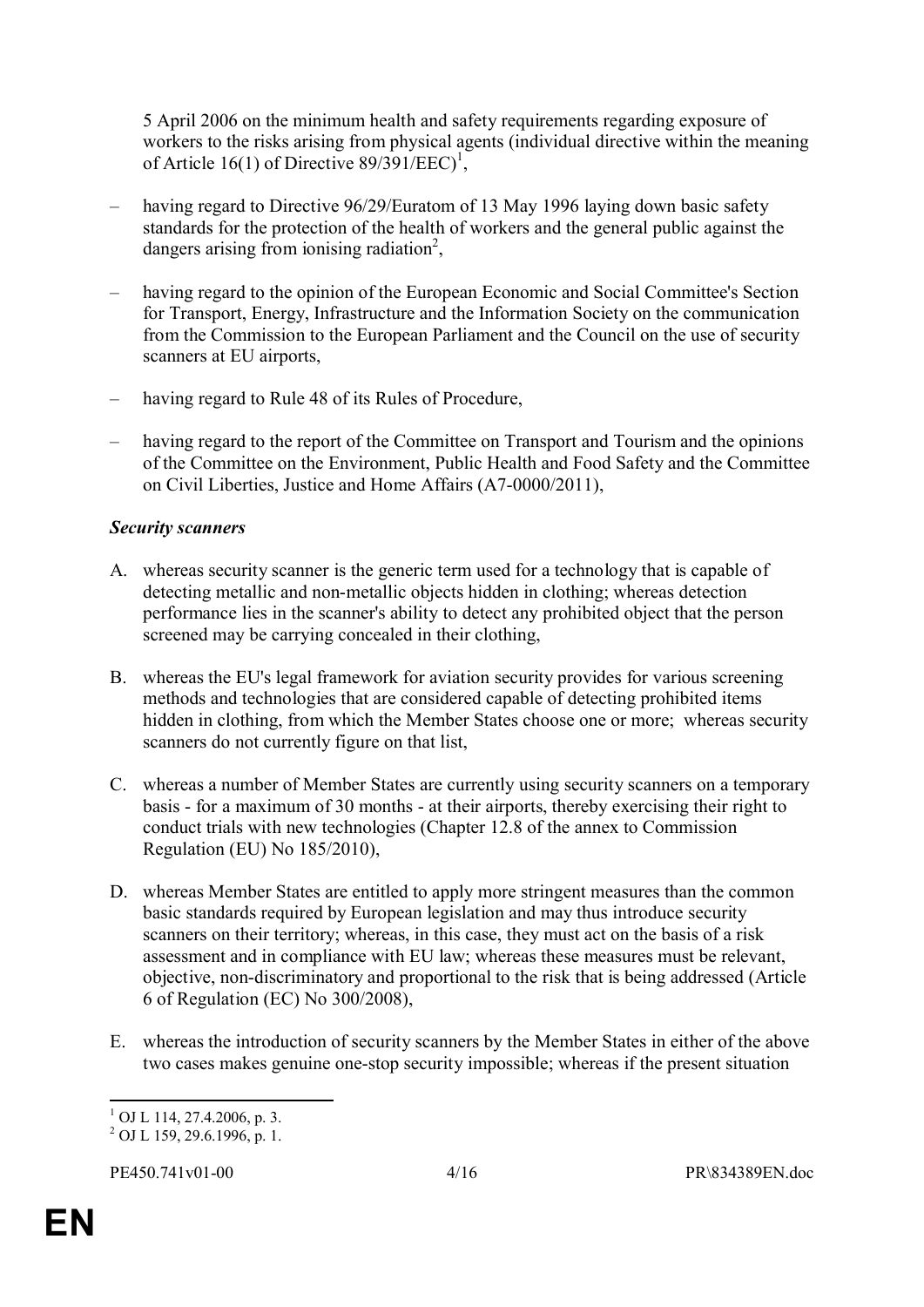continues the operating conditions that apply to the Member States will not be uniform and will therefore not benefit passengers,

- F. whereas health represents an asset to be preserved and exposure to ionising radiation from certain types of scanners, such as those emitting X-rays with cumulative effects, needs to be analysed; whereas this represents a risk that should be avoided,
- G. whereas both EU legislation and the laws of the Member States already lay down rules on protection against health hazards that may arise from the use of technologies emitting ionising radiation and on limits for exposure to such radiation,
- H. whereas the Commission consulted the European Data Protection Supervisor, the Article 29 Working Party and the European Fundamental Rights Agency, and their replies contain significant elements regarding the conditions under which the use of security scanners at airports could comply with the protection of fundamental rights,
- I. whereas concerns over the rights to privacy, freedom of thought, conscience and religion, non-discrimination and data protection can be duly guaranteed where security scanners are used properly,

# *Financing aviation security*

J. whereas the Council has not yet stated its standpoint on Parliament's position on the Directive on aviation security charges,

# *Liquids, aerosols and gels (LAG)*

- K. whereas the ban on carrying liquids, aerosols and gels in hand luggage will end in April 2011 for a limited number of passengers (transit passengers carrying liquids, aerosols and gels acquired at a third-country airport or on board a plane belonging to a non-Community carrier, carried in a bag that complies with the security screening guidelines recommended by the International Civil Aviation Organisation, provided that the bag displays satisfactory evidence that the purchase was made within the previous 36 hours in the airport operating area or on board the aircraft),
- L. whereas this ban will end for all liquids, aerosols and gels by April 2013 at the latest,
- M. whereas the ban on carrying liquids, aerosols and gels in hand luggage will be transformed into an obligation to screen them,

#### *Security measures for cargo*

- N. whereas the most recent terrorist offences detected by the intelligence services aimed to use cargo to carry out attacks,
- O. whereas not only passengers but also cargo and mail are and must be subject to the appropriate security measures,

PR\834389EN.doc 5/16 5/16 PE450.741v01-00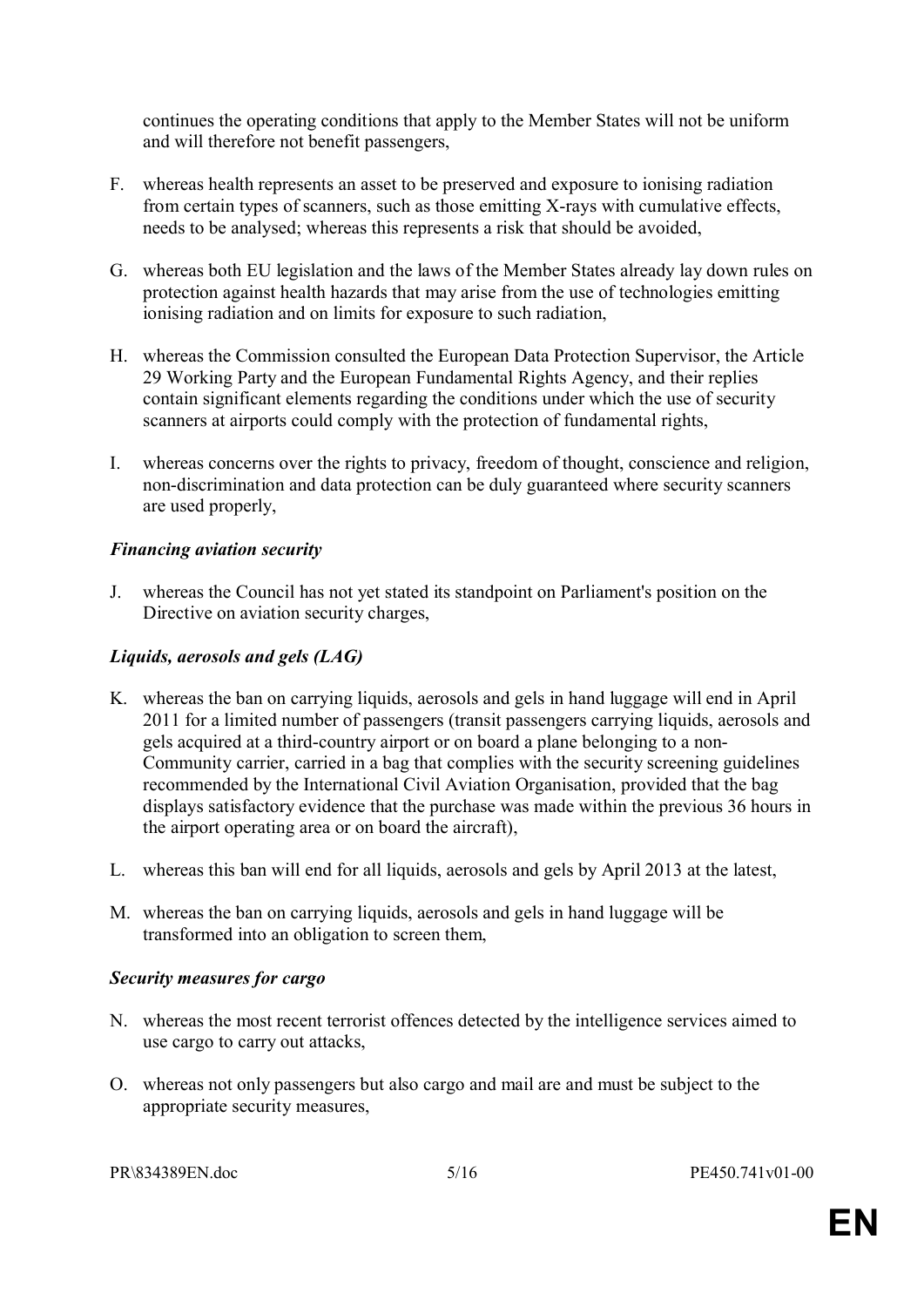- P. whereas security measures concern not only airports but the entire supply chain,
- Q. whereas postal operators play an important part in the field of aviation security in managing exchanges of mail and parcels, and they have invested significant sums of money and technology, pursuant to European legislation, to guarantee compliance with international and European security standards,

#### *International relations*

R. whereas international coordination on aviation security measures is needed in order to guarantee a high level of protection, whilst avoiding a situation where passengers are subjected to successive checks, with the consequent restrictions and additional costs,

# *Training of security staff*

S. whereas training for security staff is a crucial element that is necessary in order to guarantee a high level of aviation security, which must be compatible with a way of treating passengers that preserves their dignity as individuals,

# *General considerations*

- 1. Takes the view that an integrated approach to aviation security is needed, with one-stop security so that passengers, luggage and cargo arriving at an EU airport from another EU airport do not need to be screened again;
- 2. Takes the view that some scanning methods that are effective and quick for passengers, with due respect for the time taken at checkpoints, constitute added value in aviation security;
- 3. Calls on the Commission and Member States to develop an integrated risk-analysis system for suspicious passengers and for checks on luggage and cargo, based on all available information, in particular the information provided by the police, intelligence services, customs and transport undertakings; takes the view that the entire system should be informed by the search for effectiveness, but based on respect for the principle of nondiscrimination;
- 4. Calls on the Commission and Member States to ensure effective cooperation and exchange of information among all the authorities involved, and between the authorities and air transport undertakings, at both European and national level;
- 5. Calls on the Commission regularly to revise the list of authorised screening methods and the conditions for their implementation, in line with technological progress, in order to provide a high level of detection performance in keeping with that progress;

#### *Security scanners*

6. Calls on the Commission to propose adding security scanners to the list of authorised screening methods, together with appropriate rules for their use, as set out in this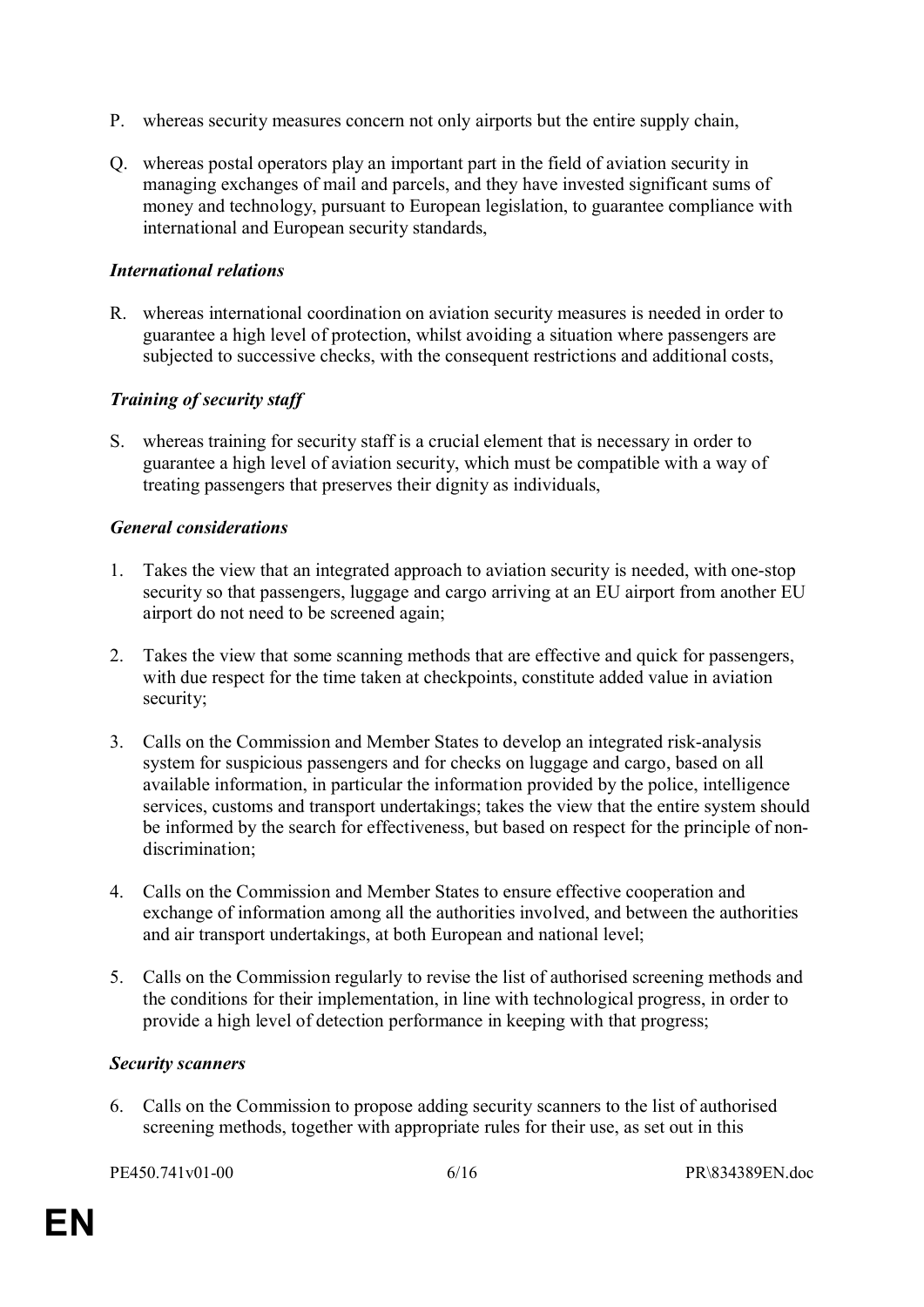resolution;

- 7. Believes that the use of security scanners must be based on common rules that not only lay down detection performance but also impose the necessary safeguards to protect the health and fundamental rights of passengers and workers;
- 8. Proposes, more specifically, that the Commission should revise the rules on the use of security scanners to ensure that the provisions on the protection of health and fundamental rights are adapted to technological progress;

# *Necessity and proportionality*

- 9. Believes that the escalating terrorist threat means that public authorities must take the protective and preventive measures demanded by democratic societies;
- 10. Takes the view that, even though 100% aviation security cannot be guaranteed, the detection performance of security scanners is higher than that offered by current metal detectors, particularly with regard to non-metallic objects and liquids, whilst frisking (full hand-search) causes more irritation and is more likely to be rejected than a scanner;
- 11. Takes the view that the use of security scanners does not go beyond what is necessary to achieve the objective of a high level of security, provided that the appropriate safeguards are guaranteed and taking into account that less demanding methods would not provide a similar degree of protection;
- 12. Takes the view that concerns and demands regarding privacy and health can be resolved with the technology and methods available; considers that the technology now being developed is promising and that the best available technology should be used;
- 13. Takes the view that the installation of security scanners, or the decision not to install them, falls within the responsibility and freedom of decision of the EU Member States;
- 14. Takes the view that where an EU Member State decides to install security scanners, they must meet the minimum standards and requirements set by the EU for all the EU Member States, without prejudice to the right of the Member States to apply more stringent measures;
- 15. Takes the view that passengers should be given a choice in using security scanners whereby, if they refuse, they would be obliged to submit to alternative screening methods that guarantee security to at least the same levels of effectiveness as security scanners;

#### *Health*

- 16. Points out that European and national legislation must be applied in accordance with the ALARA principle in particular;
- 17. Takes the view that the rules for the effective operation of security scanners must pay particular attention to vulnerable groups and to people who are frequently exposed to

PR\834389EN.doc 7/16 PE450.741v01-00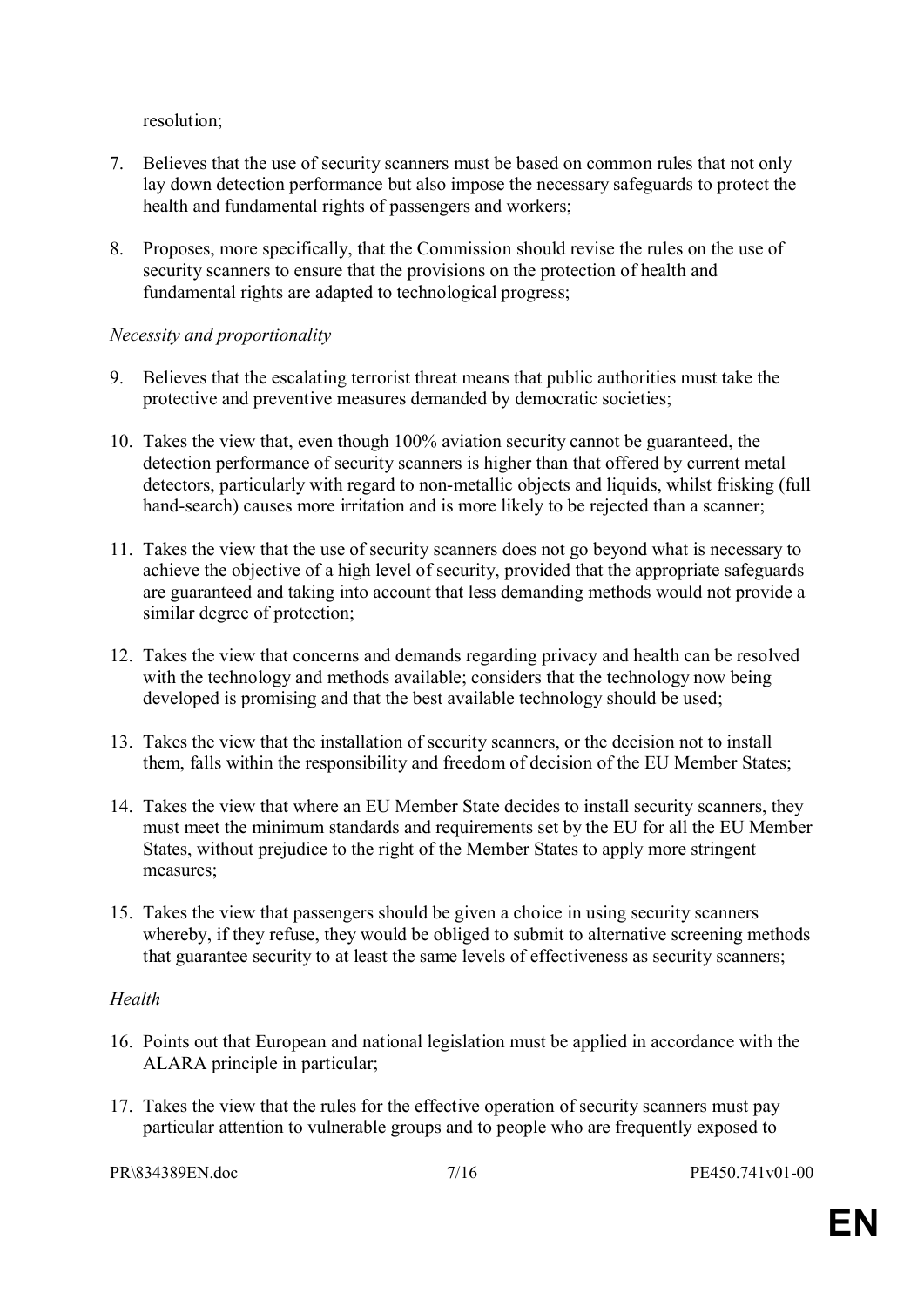radiation;

- 18. Takes the view that exposure to doses of ionising radiation above the recommended annual limits cannot be acceptable; believes, therefore, that X-ray transmission imaging should not be used in systematic security screening;
- 19. Points out that the Member States have a responsibility to assess risks in accordance with Directive 96/29/Euratom and they can adopt more stringent rules than those set out by the EU in that directive; points out, further, that some Member States do not permit the exposure of people to ionising radiation other than for medical purposes;
- 20. Calls on the Member States to periodically monitor the long-term effects of exposure to body scanners, taking new scientific developments into account, and to check that the equipment has been correctly installed and is properly used and operated;
- 21. Calls on the Commission to adapt Directive 96/29/Euratom to technical progress;
- 22. Calls for account to be taken of specific cases and special treatment to be given to vulnerable passengers (in terms of health), such as pregnant women, children, elderly people and people with disabilities, and people with implanted medical devices (e.g. orthopaedic prostheses and pacemakers);

# *Body images*

- 23. Takes the view that operating rules must guarantee protection for images of passengers for reasons of data protection and to protect the right to human dignity, privacy and intimacy;
- 24. Believes that such protection can be better achieved when a standard figure is used, and that the use of body images should be permitted only with the appropriate guarantees and on an exceptional basis;
- 25. Stresses that images should not be stored for longer than is necessary to ensure aviation security, that they should be destroyed once they are no longer necessary for the intended purposes, and that they should not be used for purposes other than to detect prohibited objects;

# *Prohibition of discrimination*

26. Takes the view that the operating rules must ensure that people are not selected to pass through a security scanner on the basis of discriminatory criteria;

# *Data protection*

27. Takes the view that, when images are used, they should not be linked to the passenger's identity and measures should be taken to ensure that passengers cannot be identified with images of any part of the body unless this is necessary;

PE450.741v01-00 8/16 8/16 PR\834389EN.doc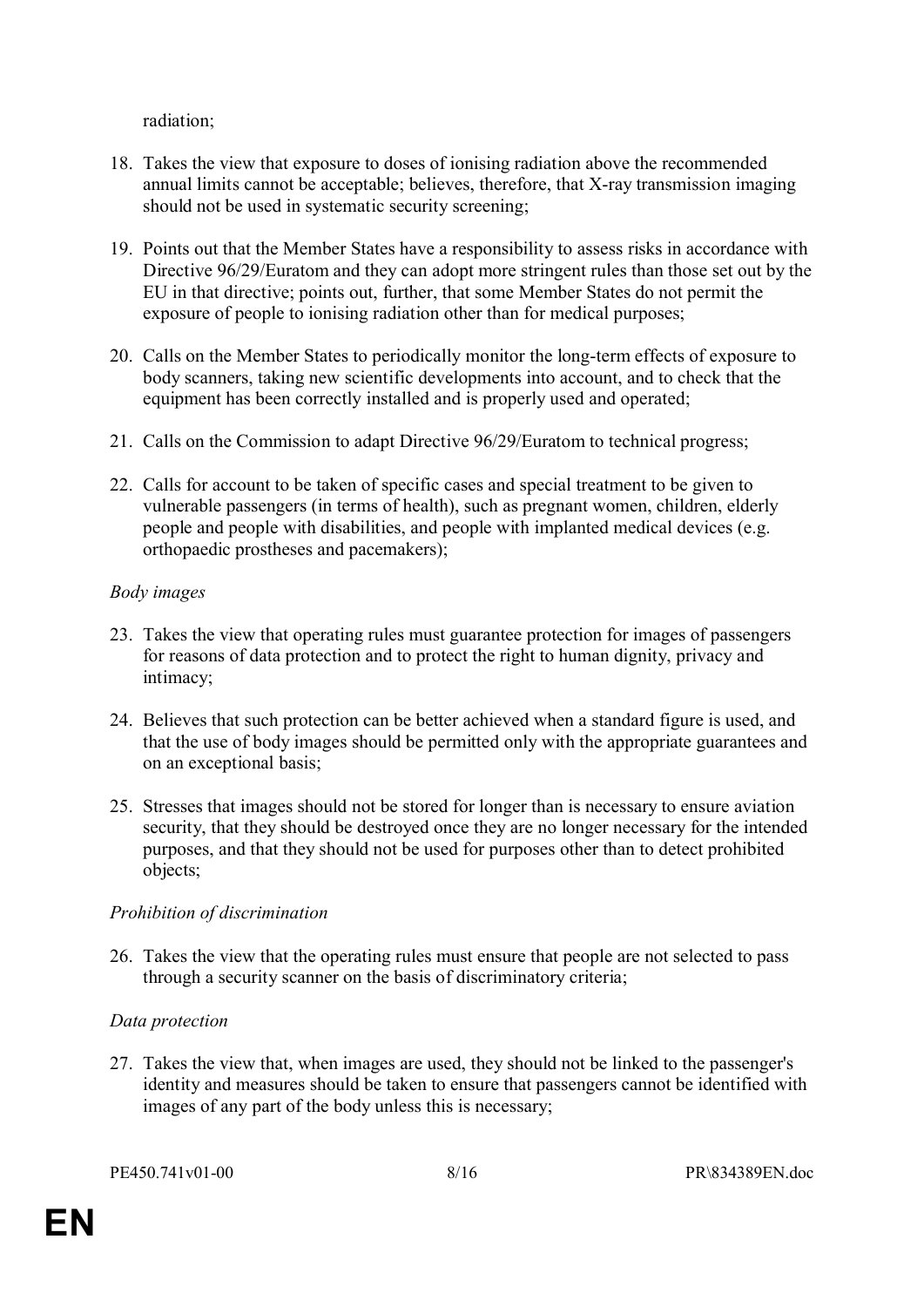# *Information for people scanned*

28. Takes the view that people undergoing checks should receive all the necessary information in advance, particularly regarding the operation of the scanner concerned, what images can be seen and by whom, the conditions in place to protect the rights to intimacy, privacy and data protection, and the possibility of refusing to pass through the scanner;

# *Treatment of people scanned*

- 29. Calls on the Commission to propose that special training that takes into account the impact on personal dignity, health and the protection of personal data be provided for security staff responsible for using security scanners;
- 30. Calls on the Commission, in conjunction with the Member States, to draw up a code of conduct on the use of security scanners which requires airports to carry out scanning in such a way as to respect passengers' fundamental rights;

# *Financing aviation security*

- 31. Recalls its position of 5 May 2010 on aviation security charges;
- 32. Takes the view that security charges should be transparent, that they should be used only to cover security costs and that Member States which decide to apply more stringent measures should finance the ensuing additional costs;
- 33. Urges the Council to adopt a position on aviation security charges at first reading as soon as possible;

# *Ban on liquids, aerosols and gels (LAG)*

- 34. Reiterates and upholds its standpoint that the ban on carrying liquids should come to an end in 2011 and 2013 if the technological effectiveness of the tools provided for the purpose of preserving security is confirmed;
- 35. Invites Member States and airports to take all necessary action to ensure that adequate technology is available in good time so that the scheduled end of the ban on carrying liquids does not have the effect of undermining security;
- 36. Takes the view that, in this context, all those involved should take the necessary action to make the transition from a ban on carrying liquids, aerosols and gels to checks on those items as satisfactory and uniform as possible, guaranteeing passengers' rights at all times;
- 37. Urges the Member States, in coordination with airports, to carry out an appropriate information campaign on passengers' rights; calls on the Commission to cooperate as far as possible in this information work;

#### *Security measures for cargo*

PR\834389EN.doc 9/16 9/16 PE450.741v01-00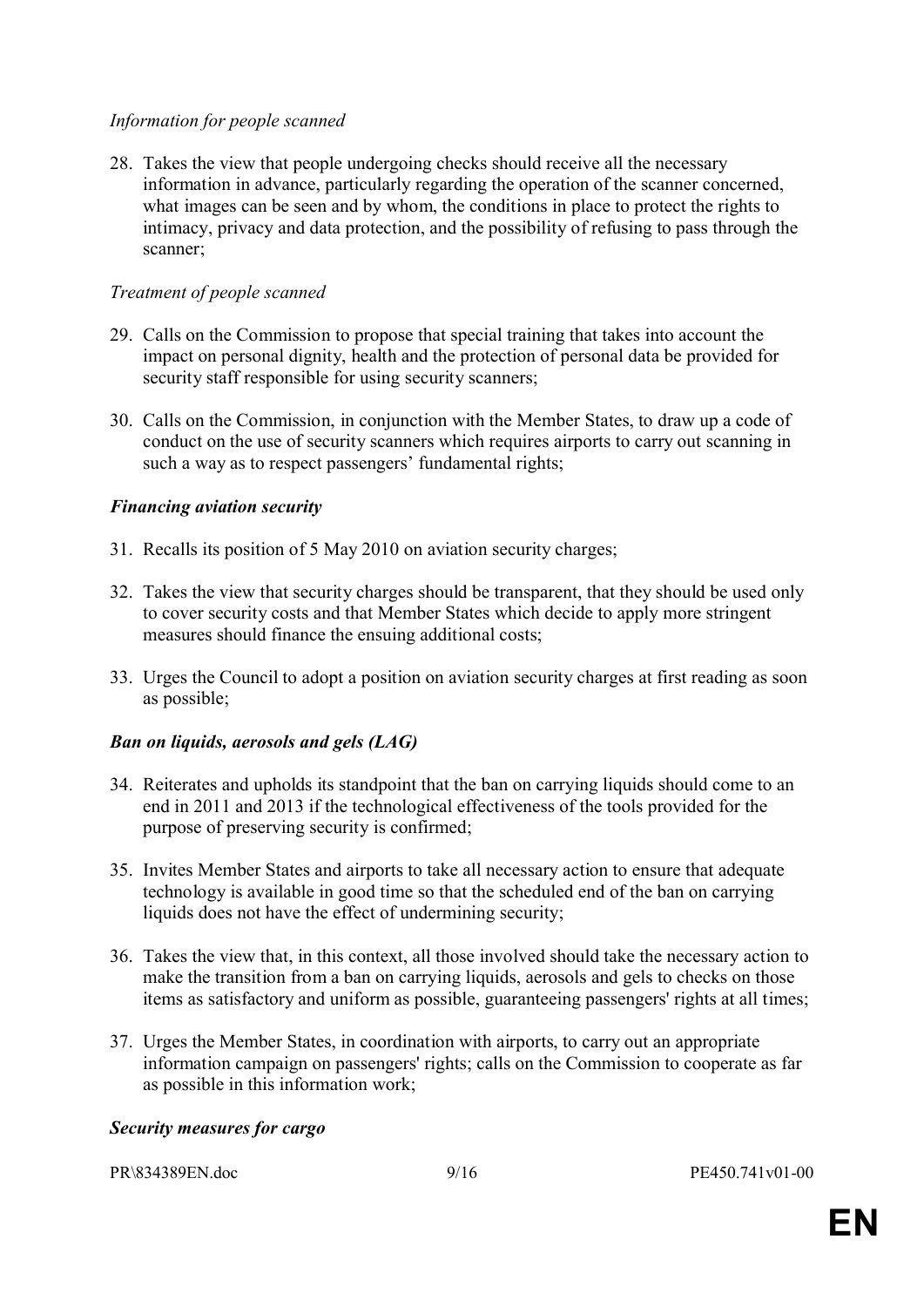- 38. Takes the view that checks on cargo and mail, based on a risk analysis, should be proportional to the threats posed by transporting them and that adequate security should be provided, particularly where cargo and mail are carried in passenger planes;
- 39. Takes the view that the level of security for cargo still varies from one Member State to another and the Member States should therefore ensure that the existing measures relating to European cargo and mail are correctly applied;
- 40. Believes that the Commission's checks on cargo and mail have been stepped up, and would therefore consider it highly useful to draw up a technical report on the weaknesses of the current cargo system and possible ways of remedying them;
- 41. Calls on the Commission and Member States to strengthen checks on air cargo; stresses the need, to this end, to have more inspectors available both at national level and within the Commission;
- 42. Stresses the importance of information at customs in order to assess the risk associated with a specific consignment; asks the Commission to consider whether information equipment at customs offices should be expanded;
- 43. Asks the Commission to take all the necessary steps to ensure the safe transport of cargo originating in third countries, identifying the responsibility of each of the various agents;
- 44. Asks the Commission to ensure that the security programme takes account of the specific characteristics of all the players affected and reconciles security measures relating to the exchange of mail and cargo with the need to ensure a dynamic economy that continues to encourage trade, service quality and the development of e-commerce;
- 45. Calls on the Commission to propose a harmonised system for training security staff in relation to cargo;

# *International relations*

- 46. Calls on the Commission and Member States to work with the ICAO and third countries on risk assessment and intelligence systems in the field of aviation security;
- 47. Calls on the Commission and Member States to promote global regulatory standards within the framework of the ICAO in order to support the efforts made by third countries to implement those standards, move towards the mutual recognition of security measures and pursue the objective of effective one-stop security;



48. Expects the Commission to submit a legislative proposal in the course of the current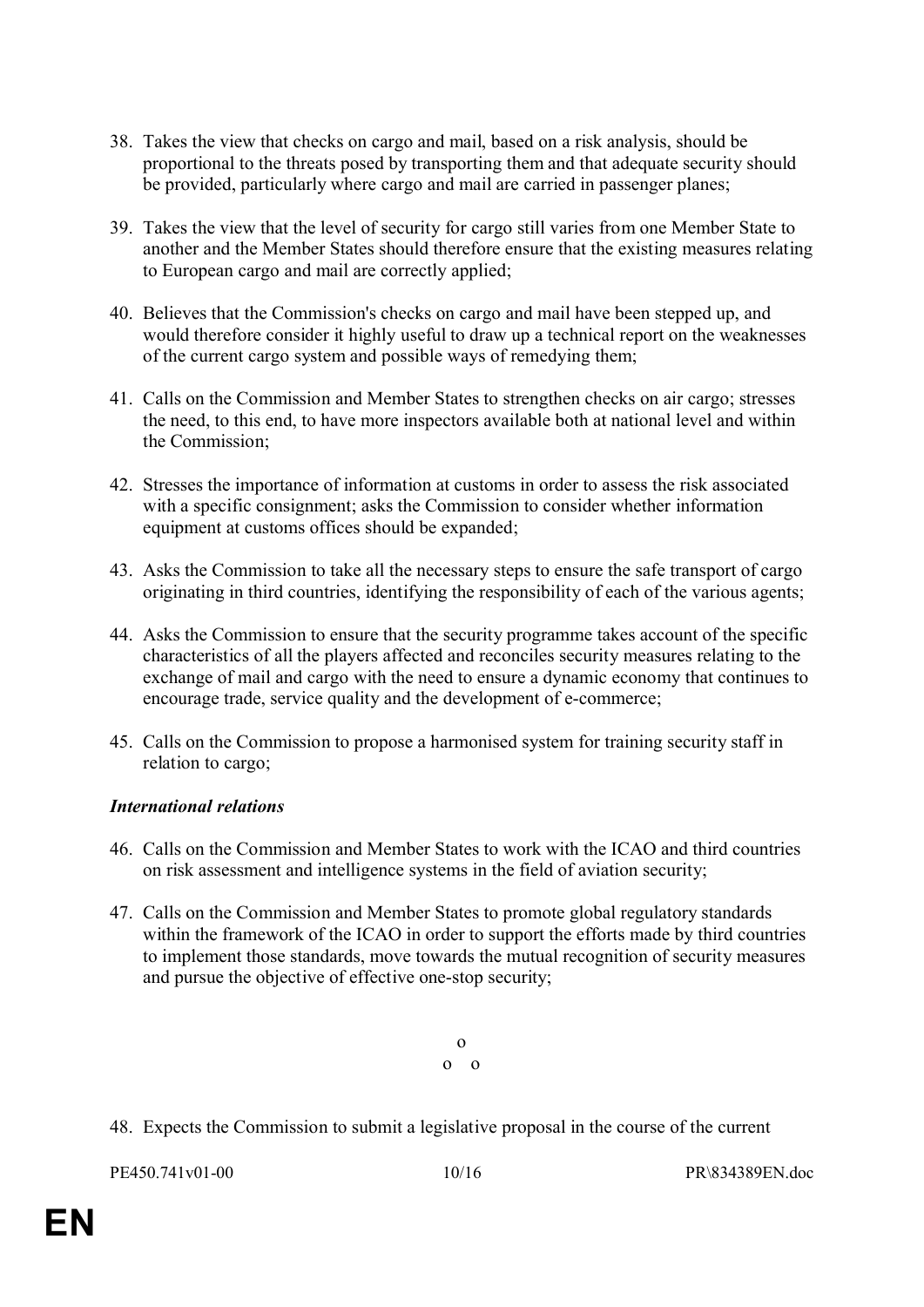parliamentary term on adapting Regulation (EC) No 300/2008, taking account of the Commission's statement of 16 December 2010 in the context of the adoption of the Regulation of the European Parliament and of the Council laying down the rules and general principles concerning mechanisms for control by Member States of the Commission's exercise of implementing powers;

49. Instructs its President to forward this resolution to the Council and the Commission.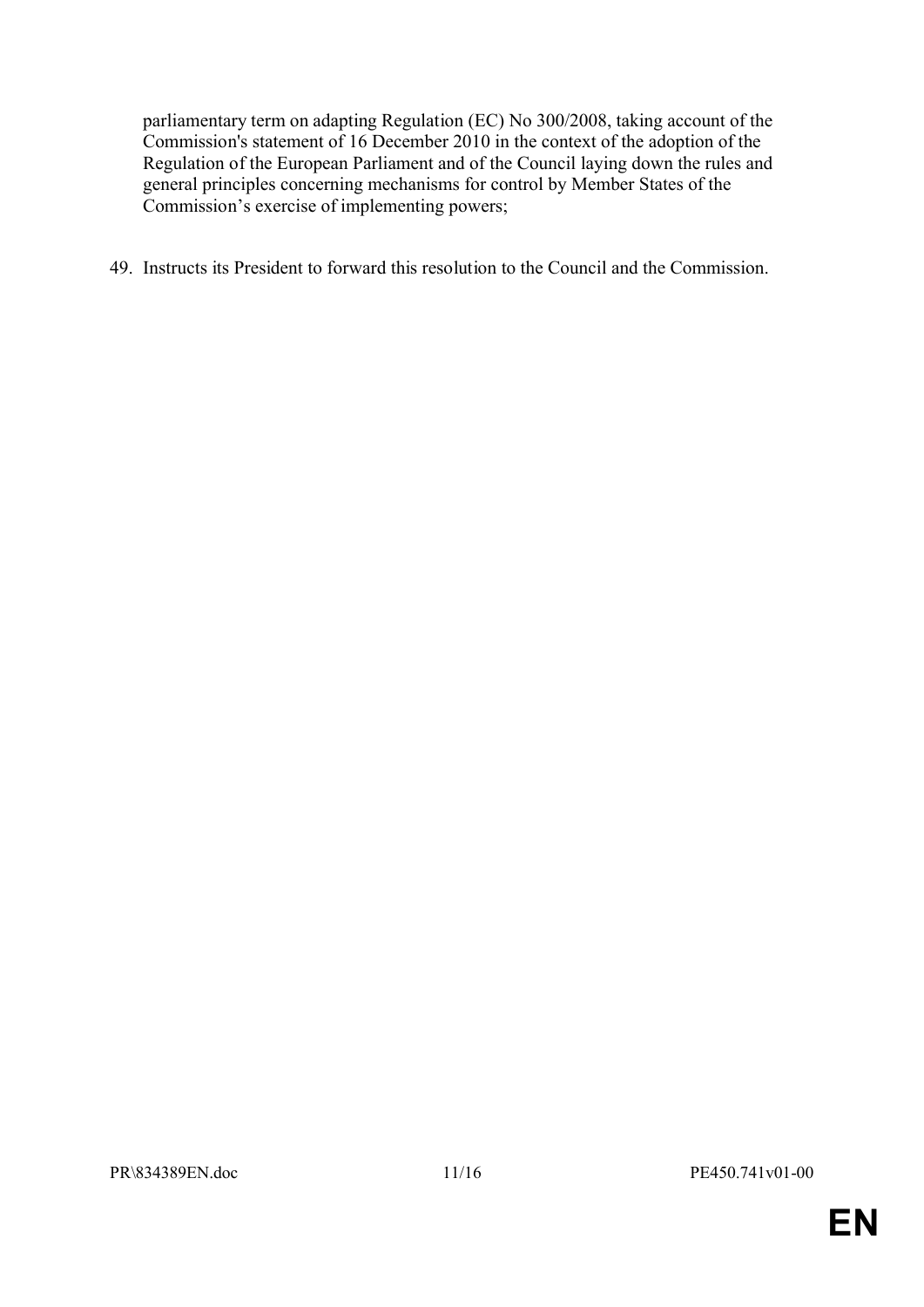# **EXPLANATORY STATEMENT**

#### **An integral view of aviation security**

The communication from the Commission to the European Parliament and the Council on the use of security scanners that was the initial subject of this report on aviation security has been superseded by subsequent events.

Successive terrorist alerts, first in the United Kingdom, when an explosive package was found on a cargo plane, and subsequently in Greece, when the Greek police intercepted a number of parcel bombs addressed to a senior figure and various embassies in Athens, have obliged the EU to take measures in proportion to the new risks that have been detected.

Parliament is therefore taking up the challenge of analysing the measures adopted and proposing others where appropriate, with a view to preventing risks on the basis of an integral view of civil aviation security.

This report thus addresses security scanners, an analysis of the decisions taken on liquids, aerosols and gels (LAG) and security measures for cargo and mail.

# **The fight against terrorism and civil aviation security**

We are living at a time when globalisation is not a working hypothesis but an incontrovertible fact. In this interconnected world, terrorism is unfortunately not an isolated phenomenon affecting some countries and leaving others untouched. Any form of terrorism is impossible to justify in a democratic society and there is no cause that might legitimise it.

That being the case, the competent democratic institutions have an inescapable duty to take whatever measures are necessary to guarantee public safety. Decisions taken on grounds of security often imply the loss of certain freedoms and inevitably entail inconvenience, disruption and a change in normal modes of behaviour.

Sadly, in the hierarchy of values of modern societies, security is presented as a value that needs to be preserved because it is not guaranteed. Democratic societies give their representatives in the relevant institutions a mandate to protect them, whilst at the same time asking that this should not be done by whatever means and at any price. European citizens demand that the adoption of security measures should not curtail their fundamental rights.

#### **The need to improve civil aviation security**

Civil aviation security is doubtless one of the European Union's main concerns. Since the attacks of 11 September 2001 a series of measures have been drawn up, defined in Community regulations that seek to prevent and avoid any terrorist attack or incident that affects public safety.

Legislation on aviation security has thus developed as follows: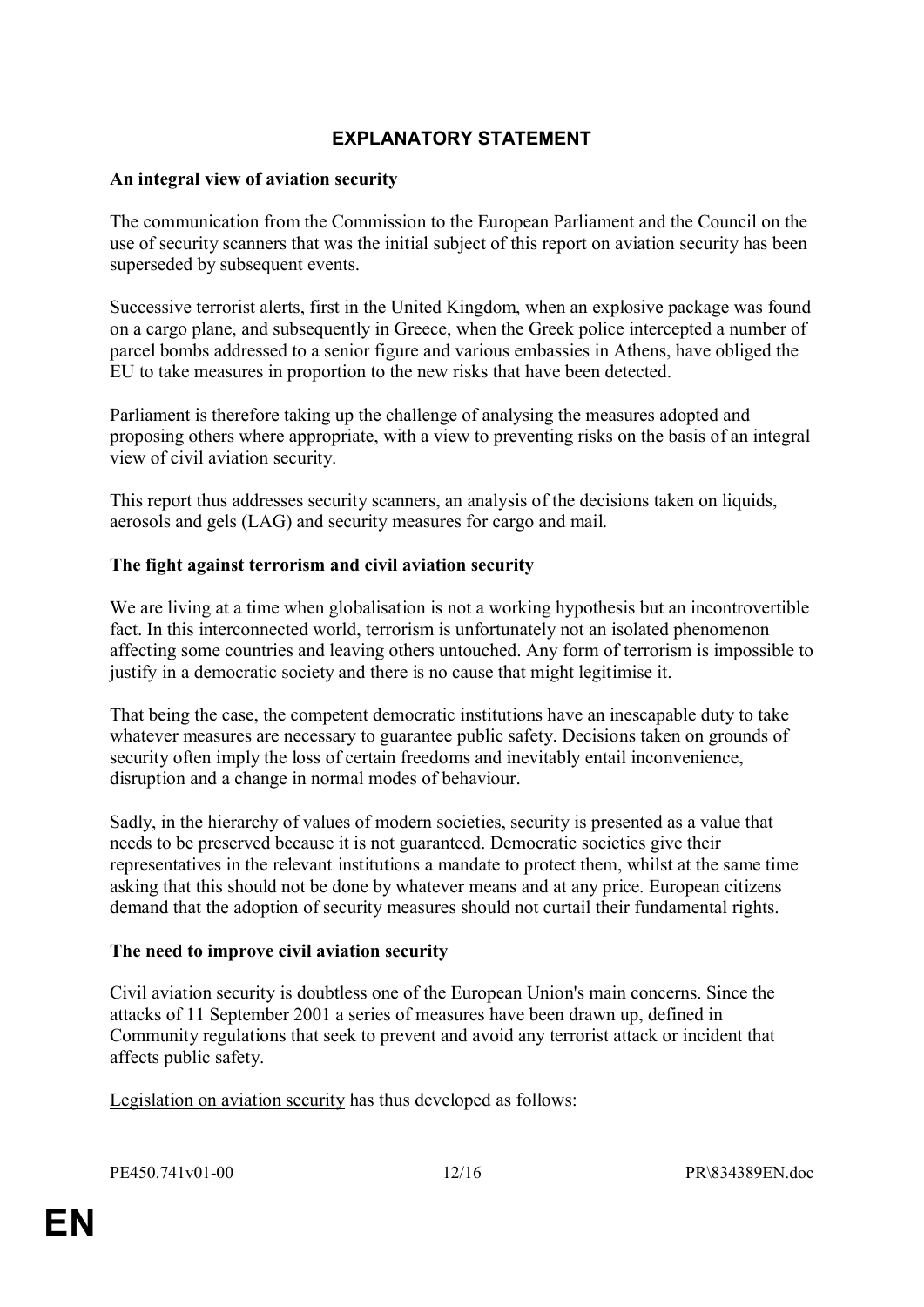- following the terrorist attacks of 11 September 2001 the foundations were laid for a Community policy that had previously remained within the national domain, and Regulation No 2320/2002 was adopted;
- in December 2001 the so-called shoe bomber attempted to hide explosives in the heels of his shoes, as a result of which specific measures were laid down at European level to improve checks on passengers' footwear;
- in August 2006 the use of liquid explosives in attempted attacks on several aircraft over the Atlantic led to an immediate ban on carrying liquids on board planes;
- in the light of accumulated experience in the field of civil aviation security it became necessary to update Regulation No 2320/2002, and the basis for European legislation on civil aviation security, Regulation 300/2008, was adopted. That Regulation simplified, harmonised and clarified the existing rules;
- on 25 December 2009 an attempted terrorist attack on a flight from Amsterdam to Detroit using concealed explosives revealed the limitations of current systems for carrying out checks to detect non-metallic prohibited items at European airports. As a consequence, a number of countries started to carry out tests or adopted more stringent security measures and introduced security scanners as a means of screening passengers;
- the recent attacks at the end of October 2010 when explosive packages were sent to the United States and discovered in the United Kingdom and Dubai led to more stringent security measures for air cargo and a European action plan for the coming years.

To sum up, there are **three main regulations** on civil aviation security:

- Regulation (EC) No 300/2008 of the European Parliament and of the Council on common rules in the field of civil aviation security;
- Commission Regulation (EC) No  $272/2009$  supplementing the common basic standards on civil aviation security laid down in the Annex to Regulation (EC) No 300/2008;
- Commission Regulation (EC) No 185/2010 laying down measures for the implementation of the common basic standards on aviation security.

# **Justification for this own-initiative report**

#### **Security scanners**

#### **Context**

Given that the EU's legislative framework on aviation security lays down the list of screening and control methods and technologies from which the Member States and/or airports are to choose, the current legislation will need to be amended to include security scanners on that list (without prejudice to the possibility of installing scanners for trial purposes or as a more stringent security measure).

#### *Background*

When the Commission submitted its draft regulation to Parliament in 2008, including security

PR\834389EN.doc 13/16 PE450.741v01-00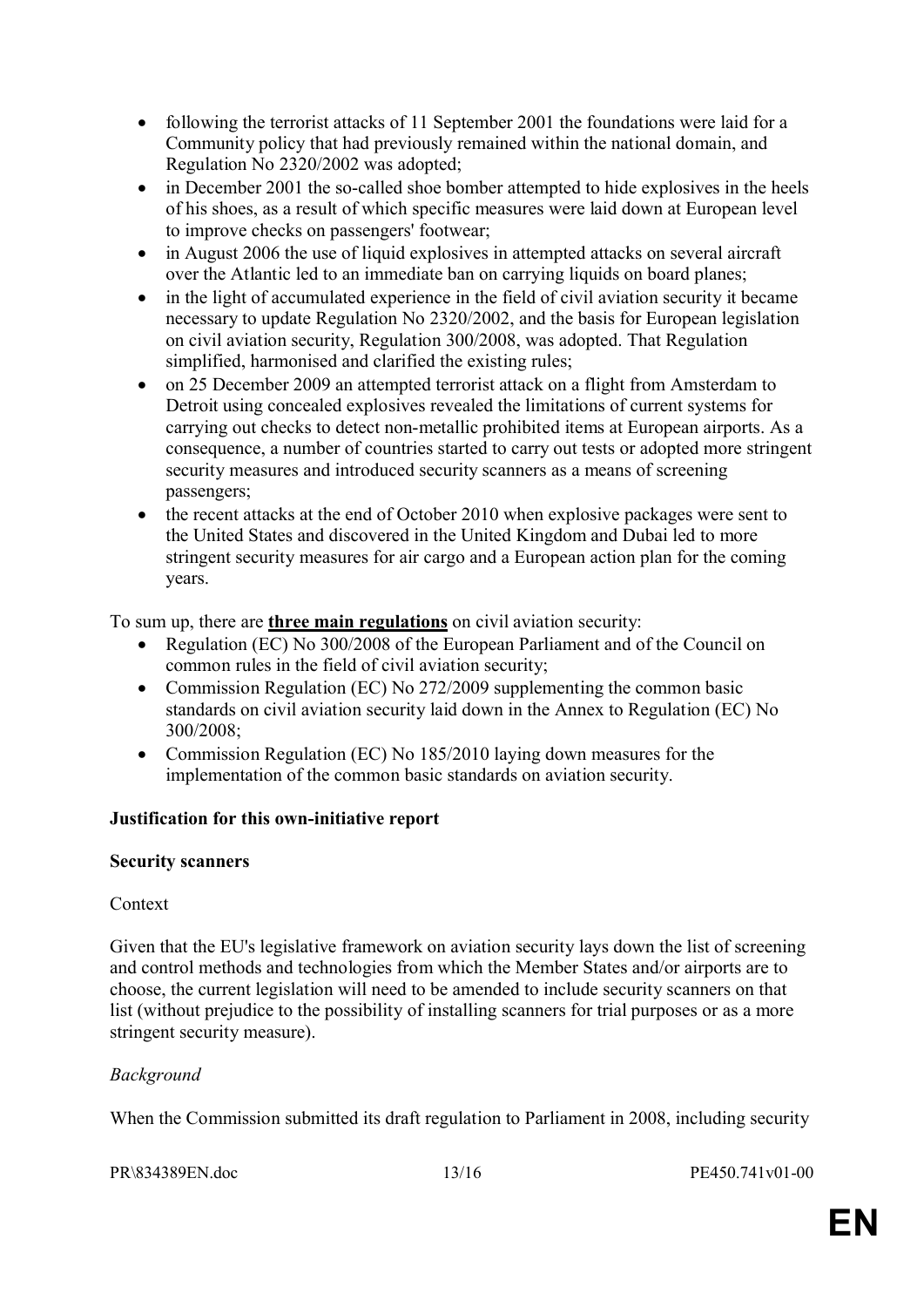scanners as one of the recognised methods for screening persons, Parliament delivered a critical opinion in its resolution of 23 October 2008 on the grounds that including security scanners did not offer any added value and raised doubts regarding the preservation of fundamental rights. Parliament's resolution stressed the impact of security scanners on human rights, privacy, personal dignity and data protection and called for an in-depth analysis of the situation.

#### *Commission communication*

In response to Parliament's 2008 resolution, the Commission has now submitted a communication which goes some way to resolving the concerns expressed by Parliament:

- consultation of the European Data Protection Supervisor;
- scientific and medical assessment of the health impact:
- cost-benefit assessment, as far as possible, of the economic and commercial impact;
- assessment of the impact on fundamental rights.

The purpose of this report is therefore to respond to the Commission's appeal for discussion and joint consideration by the three institutions with a view to moving forward on this common task, which is to protect European citizens.

#### *Rapporteur's assessment*

The rapporteur's assessment of the Commission communication is positive. He considers that the Commission has found a satisfactory way of resolving the reasonable doubts that Parliament raised in 2008.

The rapporteur recommends the implementation of harmonised rules across the EU regulating operating conditions and common standards for the detection performance of scanners.

The new-generation security scanners appear to offer a suitable means of improving security in EU air transport. They provide added value in relation to the effectiveness of security screening at EU airports and are also proportional to the risk that is being averted.

#### **Liquids, aerosols and gels (LAG)**

#### *Background to the situation regarding LAG at European airports*

A ban on carrying liquids, gels and aerosols in hand luggage in amounts exceeding 100 ml has been in place since 2006.

In September 2007 Parliament adopted resolution P6\_TA(2007)0374, in which it called on the Commission to 'review urgently and  $-$  if no further conclusive facts are brought forward  $-$  to repeal Regulation 1546/2006'. Since then various attempts to end the ban have led to a common position of the three institutions whereby the ban on carrying liquids is to be phased out.

*The current state of legislation on LAG*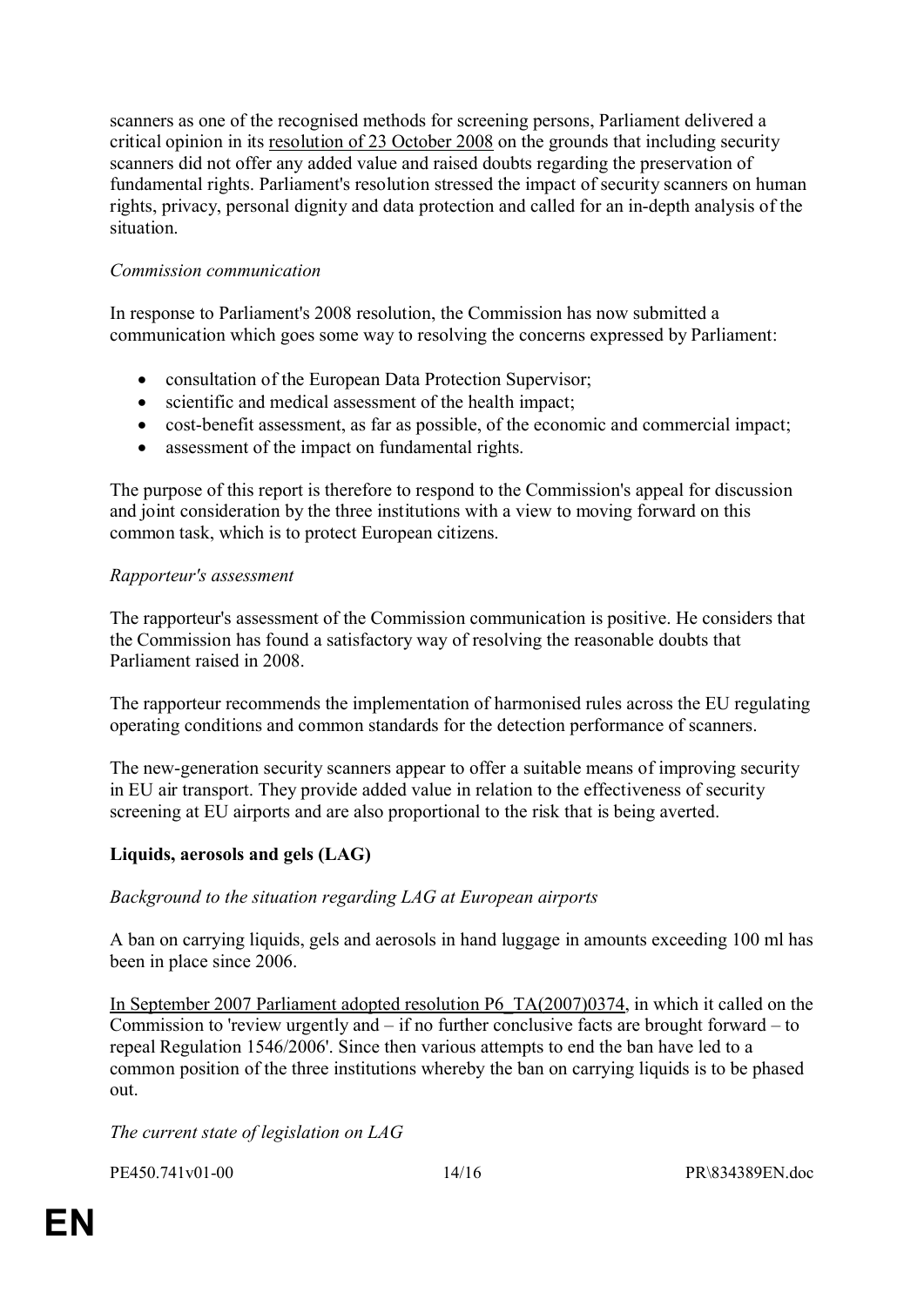Commission Regulation (EU) 297/2010 of 9 April 2010 put an end to the restrictions on LAG and created a system for phasing out the ban and moving to a system of screening for liquid explosives.

That Regulation requires that airports should have an effective mechanism in place until they are in a position to install reliable detection equipment, an objective which is to be achieved by 29 April 2013. By that date, all airports should have the capability to screen liquids, aerosols and gels.

The phases are as follows:

Liquids, aerosols and gels may be taken into security-restricted areas and on board an aircraft provided they are screened or exempted from screening in accordance with the requirements of the implementing rules:

- by 29 April 2011 liquids, aerosols and gels obtained at a third-country airport or on board an aircraft of a non-Community air carrier may be taken into security-restricted areas and on board an aircraft;
- by 29 April 2013 all airports must screen liquids, aerosols and gels in accordance with the requirements of implementing rules adopted pursuant to Article 4(3) of Regulation (EC) No 300/2008.

#### **Cargo and mail**

*The European security system for cargo is based on two complementary pillars:*

- Screening of cargo and mail: All cargo and mail must be screened before being loaded onto an aircraft. This screening is carried out: **by a regulated agent** (the air carrier, the agent or any other entity carrying out security checks), **by a known consignor** (the consignor who originates cargo or mail on its own account and whose procedures meet common security rules and standards sufficient to allow the carriage of cargo or mail) or **by an account consignor** (the consignor who originates cargo or mail for its own account and whose procedures meet common security rules and standards sufficient to allow carriage of that cargo on all-cargo aircraft or mail on all-mail aircraft). Cargo that has not been screened beforehand may not be loaded onto the aircraft.
- Protection of cargo and mail along the supply chain: Cargo and mail to be carried on an aircraft must be protected from unauthorised interference from the point at which security controls are applied until the departure of the aircraft. Cargo and mail that are not adequately protected from unauthorised interference after security controls have been applied must be screened.

#### *Context*

After the incidents in late October and early November 2010 the European Union quickly introduced additional security measures for cargo, taking particular account of the fact that

PR\834389EN.doc 15/16 PE450.741v01-00